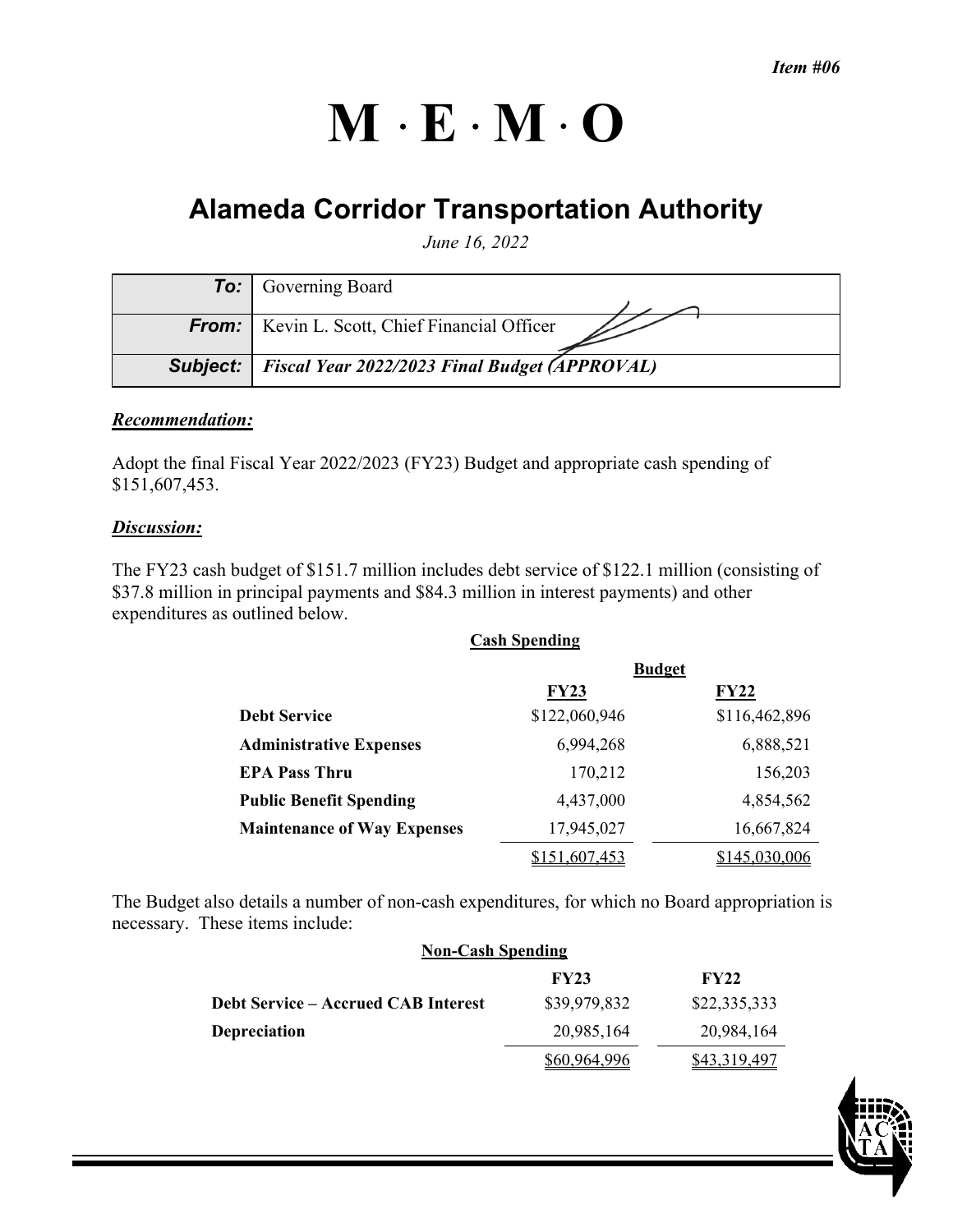#### *Revenue Summary*

**Operating Revenue** during FY23 is forecasted to be \$94.7 million. The largest component of Revenue, \$84.1 million, is from Use Fees and Container Charges as established in the 1998 Use and Operating Agreement (UOA), as amended. There is an additional \$10.6 million of Maintenance of Way Charges which are paid by the railroads. Rates are forecast to escalate by 4.5%, which is the maximum annual CPI adjustment provided in the Use & Operating Agreement (the actual CPI adjustment will be taken from October 2022 and may be higher). ACTA TEU volumes are based on our *ACTA Forecast Model -Low Scenario* results, which show decline by 8% for the first six months of the fiscal year compared to that period in 2021, and decline by 0% for the remaining six months compared to that period in 2022; the declines are relative to the anomalous growth during FY22.

**Other Revenue** comprise reimbursable components, the largest of which is reimbursement by Caltrans of \$4.4 million in funds advanced by ACTA for the SR-47 project; Investment Income, mostly from the Bank of America Forward Delivery Agreement, and interest earnings on debt service reserve funds totaling \$0.5 million. The other components, totaling \$0.36 million, are reimbursements to ACTA from PierPass, Crimson Oil, Dolores Crossover-UPRR, Long Beach Pier B, miscellaneous flagging for the railroads, and office space provided to ACET.

#### *Spending Summary*

**Administrative Expenses** have varied over ACTA's history, which provides a context for the coming year. Significant reductions in administrative and operating costs were made in the 2010 timeframe, and these costs have remained fairly stable in recent years, with some increasing trend for cost-of-living adjustments to salaries and benefits, and maintenance and upgrade of the Revenue Assessment/Verification System. ACTA strives to reduce costs and efficiently provide necessary services.

The table below details Administrative Expenses by Expense Type, comparing the FY23 Budget to both FY22 Estimated Actual and FY22 Budget. The FY23 Budget proposes a 1.5% increase over the FY22 Budget.

| <b>Administrative Expenses by Type</b> |                           |                    |               |                                      |                          |  |  |
|----------------------------------------|---------------------------|--------------------|---------------|--------------------------------------|--------------------------|--|--|
|                                        | <b>FY 2022</b><br>FY 2023 |                    |               | % Change FY 2023<br><b>Budget to</b> |                          |  |  |
|                                        | <b>Budget</b>             | <b>Est. Actual</b> | <b>Budget</b> | FY 2022<br><b>Est. Actual</b>        | FY 2022<br><b>Budget</b> |  |  |
| <b>Salaries</b>                        | 1,812,228                 | 1,592,405          | 1,768,849     | 13.8%                                | $2.5\%$                  |  |  |
| Benefits                               | 978,649                   | 727,126            | 1,060,518     | 34.6%                                | $-7.7\%$                 |  |  |
| Office Expenses                        | 486,235                   | 454,872            | 488,372       | $6.9\%$                              | $-0.4\%$                 |  |  |
| Other Management Exp                   | 95,550                    | 45,561             | 91,200        | 109.7%                               | 4.8%                     |  |  |
| <b>Information Technologies</b>        | 221,900                   | 203,539            | 266,316       | $9.0\%$                              | $-16.7\%$                |  |  |
| <b>Bank and Investment</b>             | 175,000                   | 149,496            | 164,000       | 17.1%                                | 6.7%                     |  |  |
| <b>ACET</b> Operating                  | 1,667,684                 | 1,264,577          | 1,440,038     | 31.9%                                | 15.8%                    |  |  |
| Audit                                  | 196,470                   | 188,476            | 207,475       | $4.2\%$                              | $-5.3\%$                 |  |  |
| Legal                                  | 830,000                   | 591,683            | 880,000       | 40.3%                                | $-5.7\%$                 |  |  |
| Governmental Affairs                   | 83,397                    | 80,518             | 78,676        | 3.6%                                 | $6.0\%$                  |  |  |
| <b>Professional Services</b>           | 447,155                   | 414,518            | 443,077       | 7.9%                                 | $0.9\%$                  |  |  |
| <b>Total Admin Expense</b>             | \$6,994,268               | \$5,712,771        | \$6,888,521   | 22.4%                                | 1.5%                     |  |  |